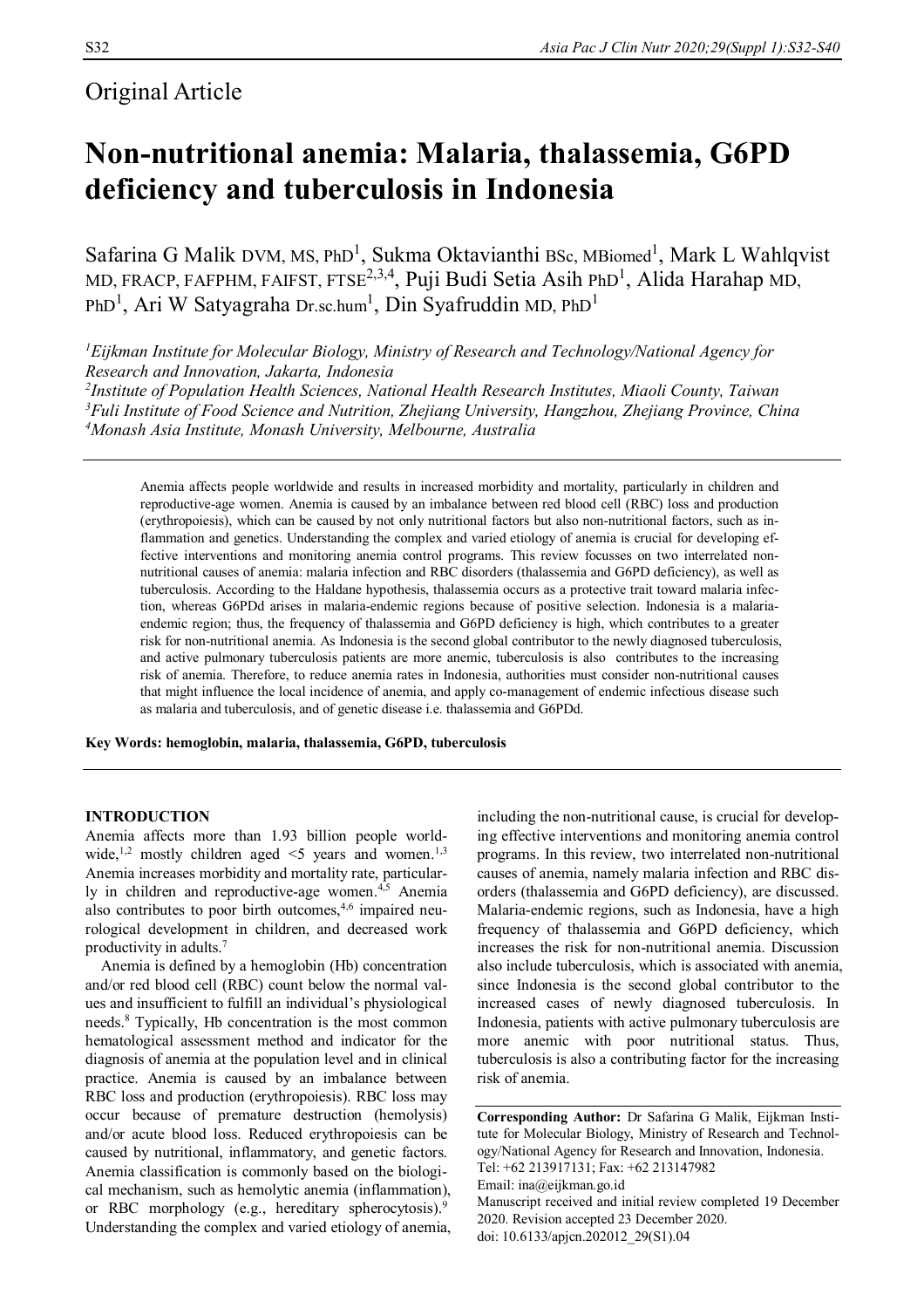# **ANEMIA AND MALARIA**

Malaria, a mosquito-borne disease caused by the parasite belonging to the genus *Plasmodium*, has become a major cause of anemia in tropical regions.<sup>10</sup> In 2018, an estimated 228 million cases of malaria were reported worldwide, compared with 231 million cases in 2017 and 251 million cases in 2010. In 2018, an estimated 405,000 people died of malaria globally, compared with 416,000 estimated deaths in 2017 and 585,000 in 2010.<sup>11</sup> Five *Plasmodium* species can infect humans: *Plasmodium falciparum*, *P. vivax*, *P. malariae*, *P. ovale*, and *P. knowlesi*. <sup>12</sup> Of these, *P. falciparum* is the more virulent and is responsible for approximately 1–3 million deaths per year, mainly in children and pregnant women.<sup>13</sup> *P. falciparum* infection may cause severe malaria syndrome, including severe anemia (defined as Hb concentration  $\leq$  g/dL).<sup>10</sup> By contrast, *P. vivax*, the commonest and most widespread species, is a largely nonlethal malarial species; however, it can also cause severe malaria syndrome because of relapse cases due to the flaring up of hypnozoites in the liver.<sup>14</sup>

The pathophysiology of anemia caused by malaria infection is complex and influenced by multiple factors.<sup>15</sup> During malaria infection, merozoite-stage parasites invade RBCs to undergo the asexual intraerythrocytic developmental cycle.<sup>16</sup> This results in a noticeable loss in RBCs due to parasite maturation and macrophagemediated disruption of infected RBCs in the bone marrow.<sup>17</sup> However, the principal contributor to anemia severity is the accelerated disruption of uninfected RBCs, as observed in severe malaria cases caused by *P. falciparum*<sup>18</sup> and *P. vivax*. <sup>19</sup> Studies have revealed that, similar to infected RBCs, uninfected RBCs also exhibit reduced

deformability,18,20 which may impair microcirculatory flow<sup>21</sup> and trigger splenic retention and phagocytosis,<sup>2</sup> thereby contributing to malarial anemia. Moreover, studies have reported that increased apoptosis<sup>23</sup> and accelerated senescence<sup>24</sup> of uninfected RBCs, as well as the destruction of non-parasitized RBCs through opsonization and complement dysregulation,<sup>25–27</sup> greatly contribute to anemia caused by falciparum and vivax malaria. Furthermore, malarial anemia is compounded by defective development of RBCs in the bone marrow (dyserythropoiesis), which is mainly caused by the release of various immune mediators by both the host and parasite cells.<sup>28</sup>

In many developing countries burdened by malaria, the destruction of RBCs induced by the parasite at the end of the infection exacerbates pre-existing anemia; this typically due to malnutrition, helminthiasis, or inherited disorders related to RBCs, such as hemoglobinopathies.<sup>29,30</sup> The level of transmission also influences anemia severity. <sup>31</sup> In areas with high malaria transmission (e.g., sub-Saharan Africa), where most of the patients have developed immunity because of frequent exposure to malaria infection, anemia is predominantly observed in young children (aged  $\leq$ 5 years).<sup>14,32</sup> As the children grow into adulthood, they develop immunity against the malaria infection, such that in adolescence nearly all malaria infections are asymptomatic. $31$  By contrast, in regions with unstable and low transmission of malaria, in which protective immunity from malaria is not achieved, the age group that is most affected by malarial anemia tends to shift toward adolescents and young adults.<sup>33</sup>

Malaria is highly endemic in Eastern Indonesia, and most infections occur on the islands of Papua and East Nusa Tenggara,<sup>34</sup> as illustrated in Figure 1.<sup>35</sup> Annual



**Figure 1.** Malaria distribution in Indonesia. Source: World Malaria Report 2019.<sup>11</sup>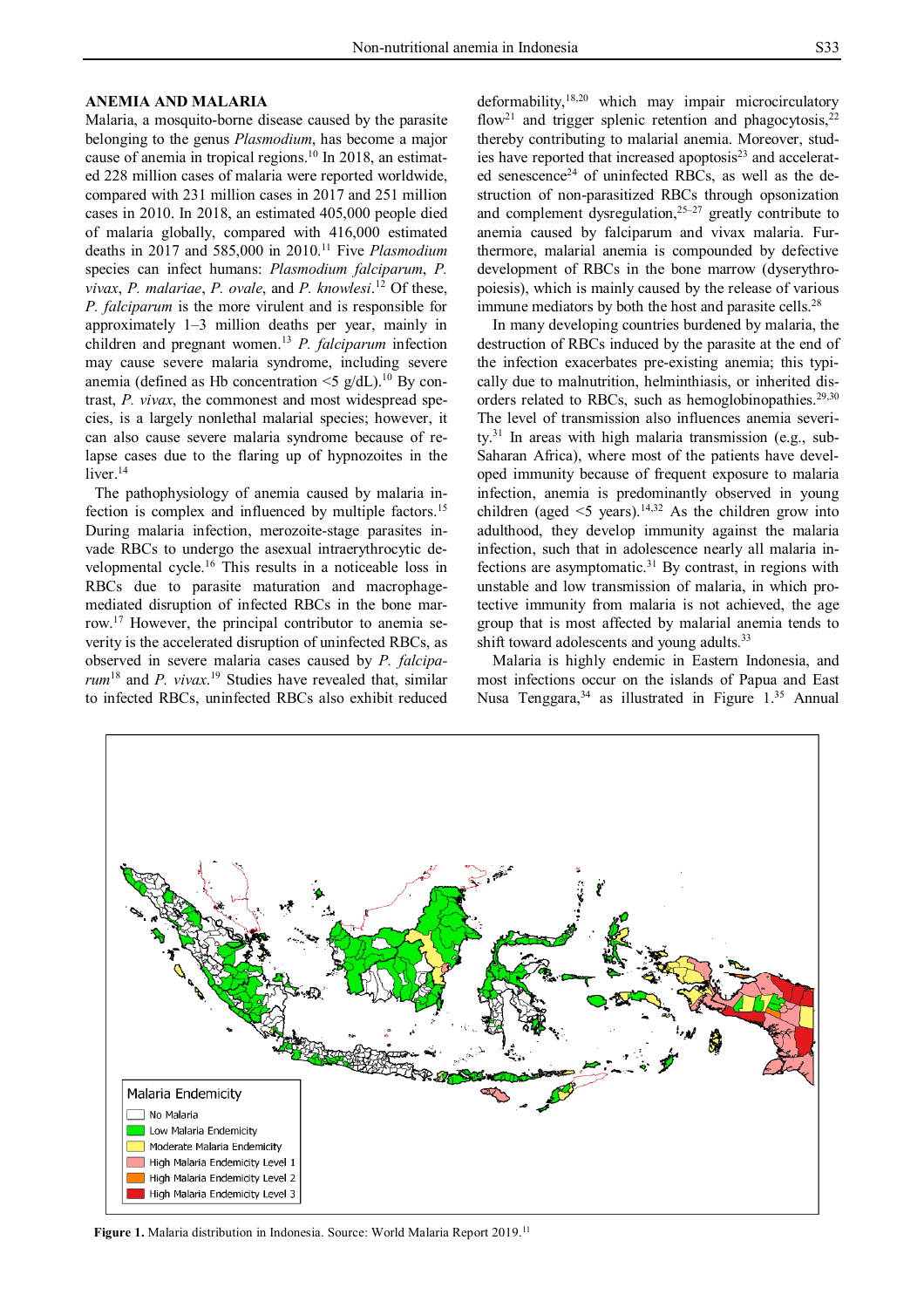| Variable                 | Non-anemic<br>$(N=1481)$ | Anemic<br>$(N=2993)$ | Crude<br>OR $(95\% \text{ C}^{\dagger})^{\dagger}$ | Adjusted<br>OR $(95\% \text{ CI})^{\ddagger}$ |
|--------------------------|--------------------------|----------------------|----------------------------------------------------|-----------------------------------------------|
| Malnourished, $n$ $(\%)$ |                          |                      |                                                    |                                               |
| No                       | 1094 (73.9)              | 2105(70.3)           | Reference                                          | Reference                                     |
| Yes                      | 387 (26.1)               | 888 (29.7)           | $1.19(1.04-1.37)$ ***                              | $1.36(1.17-1.59)$ ***                         |
| Malaria, n (%)           |                          |                      |                                                    |                                               |
| No                       | 1387 (93.7)              | 2731 (91.2)          | Reference                                          | Reference                                     |
| Yes                      | 94(6.3)                  | 262(8.8)             | $1.42(1.11-1.81)$ <sup>**</sup>                    | $1.44(1.13-1.84)$ **                          |

**Table 1.** Risk factors for anemia in women living in Sumba and Papua

MUAC: mid-upper arm circumference; OR: odds ratio; 95% CI: 95% confident interval.

Anemia criteria: hemoglobin <11 mg/dL for pregnant women or hemoglobin <12 mg/dL for nonpregnant women.<sup>8</sup> Malnourished: midupper-arm circumference  $\leq$ 23 cm. $\frac{87}{3}$ 

†Unadjusted logistic regression. ‡Adjusted logistic regression after controlling for underweight, malnourished, and malaria status.

\*\**p*<0.010, \*\*\**p*<0.001

parasite incidence in Indonesia was 0.84 in 2018 and 0.93 in 2019.<sup>35</sup> According to a related study conducted in Southern Papua, malaria infection due to *P. falciparum*, *P. vivax*, and *P. malariae* contributes to severe anemia risk, particularly in patients infected by mixed *Plasmodium* species, thus contributing to increased mortality risk.<sup>15</sup> Moreover, the burden of malaria-related anemia during pregnancy is overwhelming: almost 50% of pregnant mothers in Indonesia are anemic.<sup>36</sup> Malaria infection is a risk in approximately 6.3 million annual pregnancies in Indonesia.<sup>37</sup> Anemia is closely correlated with malaria infection, and in endemic regions, malaria is a major cause of anemia<sup>31</sup> as well as a large contributor to maternal anemia during pregnancy, resulting in poor birth outcomes.38,39

Asymptomatic microscopic parasitemia is associated with increased risk of anemia<sup>40</sup> and adverse birth outcomes, including premature delivery and low birth weight newborns.<sup>41</sup> In the Asia–Pacific region, 70% of pregnancies occur in malaria-endemic regions, of which 7% occur in Indonesia.<sup>37</sup> Malaria contributes to increased risk of anemia among women living in Sumba and Papua, independent of nutritional status (determined by body mass index and mid-upper arm circumference; Table  $1$ ).<sup>42</sup> Studies on the burden of malaria in West Sumba Regency, where malaria transmission is seasonal, revealed that anemia prevalence increased in younger children (aged  $\leq 10$  years) during the wet season.<sup>43</sup> Subsequent studies monitoring the efficacy of an antimalarial drug reported that the common clinical manifestation in the patients screened and involved in the studies was mild to severe anemia (Asih et al $^{44}$  and unpublished data, Eijkman Institute). Common concomitant genetic disorders that are also prevalent in Sumba include thalassemia, G6PD, and Southeast Asian ovalosytosis.<sup>45,46</sup>

The management of anemia in malaria endemic areas requires an intersectoral approach between nutritionists, hematologists, and infectious disease practitioners. This is because iron supplementation, rather than the provision of nutritious food as with biofortified grains and legumes, and bioavailability generated by food biodiversity, can exacerbate malaria, even to the point of overwhelming parasitosis.47–51 This consideration applies to placental malaria in particular where even periconceptional iron is a risk factor.52,53

# **ANEMIA AND THALASSEMIA**

Haldane (1949)<sup>54</sup> proposed that the high frequency of thalassemia in Mediterranean populations might be due to natural selection that resulted in increased prevalence of protective traits toward malaria infection; this is known as the Haldane hypothesis or malaria hypothesis. As a result of this survival advantage against malaria, inherited RBC disorders such as thalassemias are the most common diseases attributable to single defective genes. Considering its selective pressure in the human genome, malaria is regarded as an evolutionary force of some genetic diseases that mainly present as abnormal Hbs and RBC enzyme deficiencies.<sup>55</sup>

The thalassemias—characterized by decreased Hb production—are the most common inherited hemoglobin disorders and also the most common human monogenic diseases.<sup>56</sup> The two main types of thalassemia are  $\alpha$  and  $\beta$ thalassemia, referring to the affected globin chains. $57,58$ On the basis of globin chain expression, thalassemia can be classified as  $\alpha^+$  and  $\alpha^0$  or  $\beta^+$  and  $\beta^{0.59}$  Although these disorders are most common in tropical and subtropical regions, they are now encountered in most countries because of global population migration and marriage between ethnic groups. Of all globin disorders, α thalassemia is the most widely distributed and occurs at high frequencies throughout tropical and subtropical regions; in these areas, carrier frequency can reach up to 80%–90% in the population.<sup>60,61</sup> For β thalassemia, the carrier frequency is approximately 1.5% of the global population (80–90 million people), with approximately 60,000 individuals with clinical manifestations born annually.<sup>62</sup>

Thalassemias are a heterogeneous group of anemias that result from defective synthesis of the globin chains of adult hemoglobin. In Southeast Asia, α-thalassemia, βthalassemia, hemoglobin E (HbE), and hemoglobin Constant Spring (HbCS) are prevalent. HbE and HbCS are hemoglobin variants that cause a decrease in hemoglobin production. HbE mutation alternates the mRNA splicing, whereas HbCS mutation produces unstable mRNA due to a stop codon shift that causes longer but unstable mRNA, resulting in the reduction of the α-globin chain. The gene frequencies of  $\alpha^0$ -thalassemia in Indonesia range from 1.5% to 11.8% and that of  $\alpha^+$ -thalassemia from 3.2% to 38.6% (unpublished data, Eijkman Institute).<sup>63</sup> The gene frequencies of β-thalassemia in Indonesia vary from 0.5% to 17.45% for the HbE mutation and 0.5% to 5.4% for the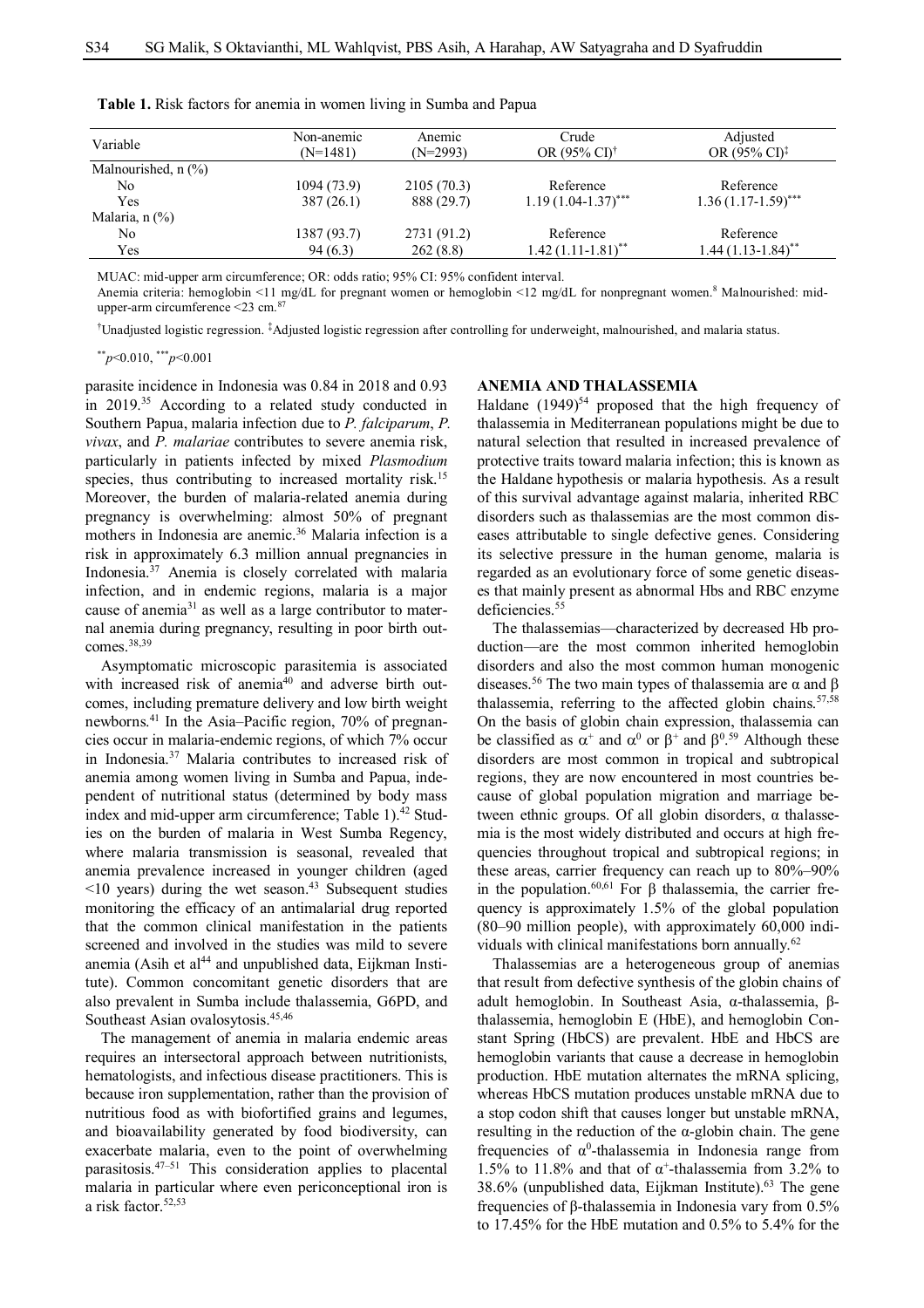other β-thalassemia mutations (unpublished data, Eijkman Institute).

#### *α-Thalassemia*

α-Thalassemia is an autosomal recessive hereditary RBC disorder due to mutations in the  $\alpha$ -globin genes, causing a decrease in or absence of α-globin chain production; it is characterized by microcytic hypochromic anemia. The clinical phenotype of α-thalassemia varies from almost asymptomatic to lethal hemolytic anemia. α-thalassemia is a condition related to a deficit in the production of αglobin chains, which form a tetrameric molecule together with β- or  $γ$ - globin chains of the hemoglobin molecule. Healthy individuals have four  $\alpha$ -globin genes: two sets of two tandemly encoded (in *cis)* genes, located on chromosome 16 in band 16p13.3.<sup>60</sup>

The  $\alpha$ -globin chains are subunits for both fetal ( $\alpha$ 2 $\gamma$ 2) and adult ( $\alpha$ 2 $\beta$ 2) hemoglobin; therefore, homozygous  $\alpha$ thalassemia can cause anemia in fetuses and adults.<sup>58</sup> The most frequent mutation of α-thalassemia is deletion of one ( $\alpha^+$ -thalassemia) or both ( $\alpha^0$ -thalassemia) of the  $\alpha$ globin genes. The severity of clinical and hematological phenotypes (degree of microcytic hypochromic anemia) is closely correlated with the reduction of α-globin chain synthesis in each mutated  $α$  gene.<sup>64</sup>

### *β-Thalassemia*

The other autosomal recessive hereditary RBC disorder is β-thalassemia, which is caused by mutations in the βglobin gene. β-thalassemia is characterized by the reduction in or absence of β-globin chain synthesis, resulting in reduced Hb, decreased RBC production, and anemia. On the basis of the clinical manifestations, β-thalassemia is classified as thalassemia major, thalassemia intermedia, and thalassemia minor.59,62

The beta globin gene maps in the short arm of chromosome 11 at position 15.4. Approximately 200 β-globin gene mutations have been reported.<sup>65</sup> β-globin gene mutations result in a reduction or absence of β-globin chains production, with variable phenotypes ranging from severe anemia to clinically asymptomatic. The clinical severity of β-thalassemia is associated with the imbalance between the α-globin and non– $α$ -globin chains.

Even though thalassemia is closely associated with anemia, some of the hematologic features of the RBCs could appear normal in the thalassemia trait, as observed in our population studies in several ethnic groups in Indonesia (Table 2). The prevalence of anemia (according to Hb concentration) in the population of Banjarmasin and Ternate was 11.4% (67/587; cutoff is  $\leq 12$  g/dL for women individuals and <13 g/dL for men individuals; according to the World Health Organization criteria<sup>8</sup>). We applied trait thalassemia screening according to the complete blood count, Hb analysis, and blood smear of these 67 individuals with anemia; we noted that only approximately 82% exhibited an indication of thalassemia (microcytic hypochromic). If molecule detection were also included, the confirmed thalassemia cases would be even lower. However, those with nonconfirmed thalassemia with microcytic hypochromic anemia could still harbor

**Table 2**. Clinical characteristics of individuals with and without anemia in the Banjarmasin and Ternate population

| Population  | Variable                           | Non-anemic        | Anemic            | $\boldsymbol{p}$ |
|-------------|------------------------------------|-------------------|-------------------|------------------|
| Banjarmasin |                                    | $(N=179)$         | $(N=19)$          |                  |
|             | Age [years, median (IQR)]          | $20.0(19.0-21.0)$ | $19.0(19.0-20.0)$ | 0.175            |
|             | Sex $[n (%)]$                      |                   |                   |                  |
|             | Male                               | 74 (41.7)         | 1(5.3)            | 0.002            |
|             | Female                             | 105(58.3)         | 18 (94.7)         |                  |
|             | Hb $[mg/dL, \text{median (IQR)}]$  | $14.1(13.3-15.2)$ | $10.8(10.6-11.7)$ | < 0.001          |
|             | MCV [fL, median (IQR)]             | 84.7 (82.3-87.5)  | $80.0(71.4-82.7)$ | < 0.001          |
|             | $MCH$ [pg, median (IQR)]           | 28.3 (27.4-29.2)  | $24.4(21.4-26.1)$ | < 0.001          |
|             | MCHC [g/dL, median (IQR)]          | $33.2(32.5-33.8)$ | $31.2(30.6-32.2)$ | < 0.001          |
|             | RDW $[n \left( % \right)]$         | $13.4(13.0-13.9)$ | $15.7(14.7-17.0)$ | < 0.001          |
|             | HbA2 $[n (%)]$                     | $2.8(2.7-2.9)$    | $2.6(2.5-2.9)$    | 0.021            |
|             | HbF $[n \, (\%)]$                  | $0.3(0-0.5)$      | $0.0(0.0-0.4)$    | 0.281            |
|             | $HbE$ [n $(\%)$ ]                  | 2(1.0)            | 0(0.0)            | 1.000            |
| Ternate     |                                    | $(N=341)$         | $(N=48)$          |                  |
|             | Age [years, median $(IQR)$ ]       | $20.0(17.0-21.0)$ | $19.5(18.8-20.0)$ | 0.185            |
|             | Sex $[n (%)]$                      |                   |                   |                  |
|             | Male                               | 146(42.8)         | 1(2.1)            | < 0.001          |
|             | Female                             | 195(57.2)         | 47 (97.9)         |                  |
|             | Hb $[mg/dL, \text{median (IQR)}]$  | $14.0(13.1-15.6)$ | $11.2(9.6-11.6)$  | < 0.001          |
|             | MCV [fL, median (IQR)]             | 82.9 (80.4-85.2)  | 74.6 (66.6-79.2)  | < 0.001          |
|             | $MCH$ [pg, median (IQR)]           | 28.2 (26.9-29.3)  | 23.4 (19.9-25.4)  | < 0.001          |
|             | MCHC $[g/dL, \text{median (IQR)}]$ | 33.8 (32.9-34.9)  | $31.4(29.5-32.4)$ | < 0.001          |
|             | RDW $[n \ (\%)]$                   | $13.6(13.1-14.3)$ | $15.7(14.8-19.2)$ | < 0.001          |
|             | HbA2 $[n (%)]$                     | $2.8(2.6-2.9)$    | $2.5(2.3-2.7)$    | < 0.001          |
|             | $HbF[n(\%)]$                       | $0.3(0.2-1.0)$    | $0.2(0.0-0.9)$    | 0.036            |
|             | $HbE$ [n $(\%)$ ]                  | 4(1.2)            | 2(4.2)            | 0.162            |

Hb: hemoglobin; MCV: mean corpuscular volume; MCH: mean corpuscular hemoglobin; MCHC: mean corpuscular hemoglobin concentration; RDW: red cell distribution width; HbA2: hemoglobin subunit alpha 2; HbF: fetal hemoglobin; HbE: hemoglobin E. World Health Organization anemia criteria were employed: hemoglobin <12 mg/dL for women or hemoglobin <13 mg/dL for men.<sup>8</sup> The *p* values were calculated using either the Wilcoxon–Mann Whitney U test for continuous variables or Fisher's exact test for categorical variables. Significant *p* values are in bold  $(p<0.05)$ . Unpublished data, Eijkman Institute.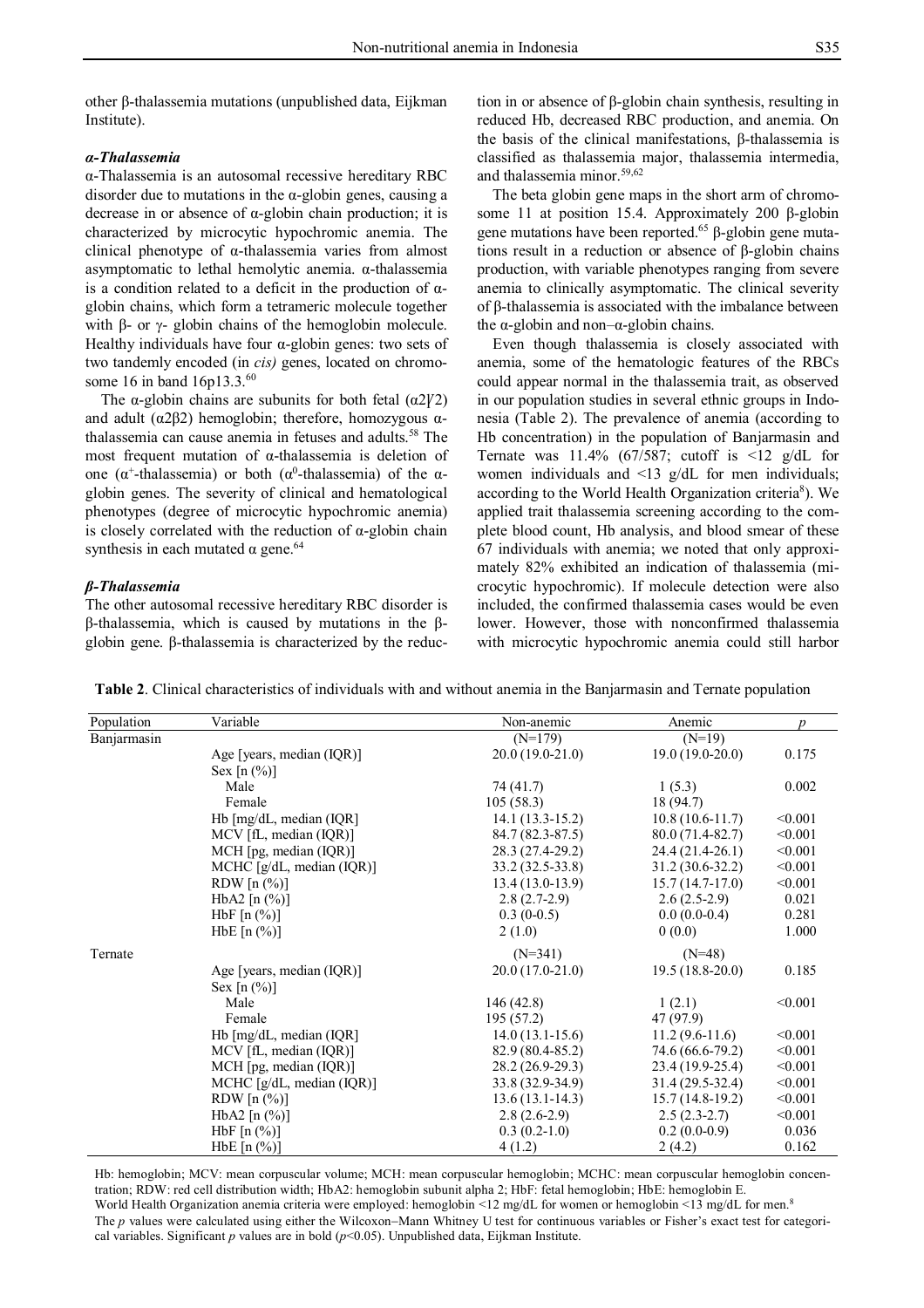thalassemia traits because a comprehensive molecular screening has not yet been conducted; in this case, screening was only performed for the most common mutations. Microcytic hypochromic anemia could result from not only thalassemia but also iron deficiency because thalassemia can coexist with iron deficiency. However, in cases where thalassemia is not confirmed, the microcytic hypochromic anemia is most likely due to iron deficiency. Hence, nutritional anemia could coexist with RBC disorders, such as thalassemia.

We included hemoglobin analysis when screening for thalassemia, either in patients at our genetic clinic or as part of our population studies. We observed that RBC morphology (microcytic hypochromic) was similar between thalassemia and iron deficiency anemia and noted that this similarity could obscure the real cause of the underlying anemia because both abnormalities are commonly noted in the Indonesian population. Therefore, iron status must be examined to confirm the cause of the anemia, which is crucial to determining prevention, therapy, and management strategies. However, government guidelines do not include iron status examination for determining the cause of anemia. The current policy is to provide iron supplementation for every person with anemia. Thus, we propose complete blood count and iron status screening in the Indonesian population in cases where iron supplementation does not improve iron content.

# **ANEMIA AND GLUCOSE-6-PHOSPHATE DEHY-DROGENASE DEFICIENCY**

Another genetic disorder associated with the selective pressure of malaria is glucose-6-phosphate dehydrogenase deficiency (G6PDd), which has been reported to confer resistance to malarial infection.<sup>66–68</sup> Population genetic analyses of the G6PD locus have supported the association between G6PD and malaria; these studies have revealed that the frequency of G6PD gene mutations have increased recently in certain geographic regions where malaria is endemic, as a result of positive selection. $69,70$ 

The G6PD gene is located on chromosome X and maps to Xq28, making the disorder X-linked; consequently, men can only be hemizygous G6PD normal or hemizygous G6PD deficient. Women can either be homozygous

G6PD normal, homozygous G6PD deficient, or heterozygous because women have two *G6PD* alleles. Similar to most X-linked genes, G6PD is affected by the random Xchromosome inactivation phenomenon, and somatic cells in G6PD heterozygous women are a mosaic of G6PDnormal and G6PD-deficient RBCs.<sup>71-73</sup>

G6PDd is a common RBC enzyme disorder worldwide, affecting approximately 400 million people. The clinical manifestations of G6PDd are broad, ranging from asymptomatic to acute hemolytic anemia, renal failure, and death. These manifestations result from mutations in the G6PD gene that cause instability in the produced enzyme. Approximately 400 biochemical variants are known, but only 186 mutations have been genotyped.<sup>74</sup> These mutations are region- or ethnic-specific. In Indonesia, G6PDd is most prevalent in malaria-endemic areas, such as south Lampung, central and south Kalimantan, and most of eastern Indonesia, such as Sumba and Papua. Certain variants, such as Vanua-Lava, Viangchan, Coimbra Shunde, are found predominantly in eastern Indonesia.<sup>75,76</sup>

Most individuals with G6PDd do not exhibit any symptoms unless exposed to exogenous agents that trigger oxidative stress resulting in acute hemolytic anemia. In affected individuals, a defect in the G6PD enzyme causes RBCs to break down prematurely in response to oxidative medication, infections, or fava beans, leading to hemolytic anemia that may be severe and life-threatening.<sup>77</sup> We noted no difference in G6PD enzyme activity between those with and without anemia in normal conditions (i.e., not exposed to oxidative agents), whereas older age and being a woman increased the risk for acute hemolytic anemia (Table 3).

#### **TUBERCULOSIS**

Anemia is also found in association with tuberculosis. In Taiwan's nationwide population-based study covering 12 years of data, iron deficiency anemia was associated with a 99% increased incidence of tuberculosis compared with the matched group, which supports the hypothesis that individuals with micronutrient deficiency, including iron deficiency, are more susceptible to infections.<sup>78</sup> Data from study conducted in Indonesia showed that patients with active pulmonary tuberculosis are more anemic with

| <b>Table 3.</b> Predictors of anemia in those with and without G6PD deficiency |  |
|--------------------------------------------------------------------------------|--|
|--------------------------------------------------------------------------------|--|

| Variable      | Non-anemic       | Anemic            | Crude             |         | Adjusted            |         |
|---------------|------------------|-------------------|-------------------|---------|---------------------|---------|
|               | $(N=424)$        | $(N=182)$         | OR (95% CI)       |         | OR (95% CI)         |         |
| Age (years)   | 15.0 (10.0-32.0) | $30.0(16.3-40.0)$ | $1.03(1.01-1.04)$ | < 0.001 | $1.03(1.02-1.05)$   | < 0.001 |
| Weight (kg)   | 39.0 (23.0-48.0) | $40.0(34.3-45.0)$ | $1.01(1.00-1.03)$ | 0.045   | $1.00(0.98-1.02)$   | 0.947   |
| <b>Sex</b>    |                  |                   |                   |         |                     |         |
| Female        | 210(49.5)        | 139 (76.4)        | Reference         |         | Reference           |         |
| Male          | 214(50.5)        | 43(23.6)          | $0.3(0.21-0.45)$  | < 0.001 | $0.27(0.17-0.41)$   | < 0.001 |
| G6PD activity |                  |                   |                   |         |                     |         |
| Non-deficient | 399 (94.1)       | 170 (93.4)        | Reference         |         | Reference           |         |
| Deficient     | 25(5.9)          | 12(6.6)           | $1.13(0.55-2.29)$ | 0.743   | $1.31(0.59-2.90)$   | 0.502   |
| Malaria       |                  |                   |                   |         |                     |         |
| Negative      | 415 (97.9)       | 176 (96.7)        | Reference         |         | Reference           |         |
| Positive      | 9(2.1)           | 6(3.3)            | 1.57 (0.55-4.48)  | 0.398   | $2.68(0.87 - 8.26)$ | 0.085   |

G6PD: glucose-6-phosphate dehydrogenase; OR: odds ratio; 95% CI: 95% confident interval.

World Health Organization anemia criteria were employed: age <5 years, Hb <11 mg/dL; age 5–11 years, Hb <11.5 mg/dL; age 12–14 years, Hb <12 mg/dL; age >15 years, Hb <12 mg/dL for female individuals or Hb <13 mg/dL for male individuals. 8 Data were extracted from Satyagraha et al.<sup>75</sup>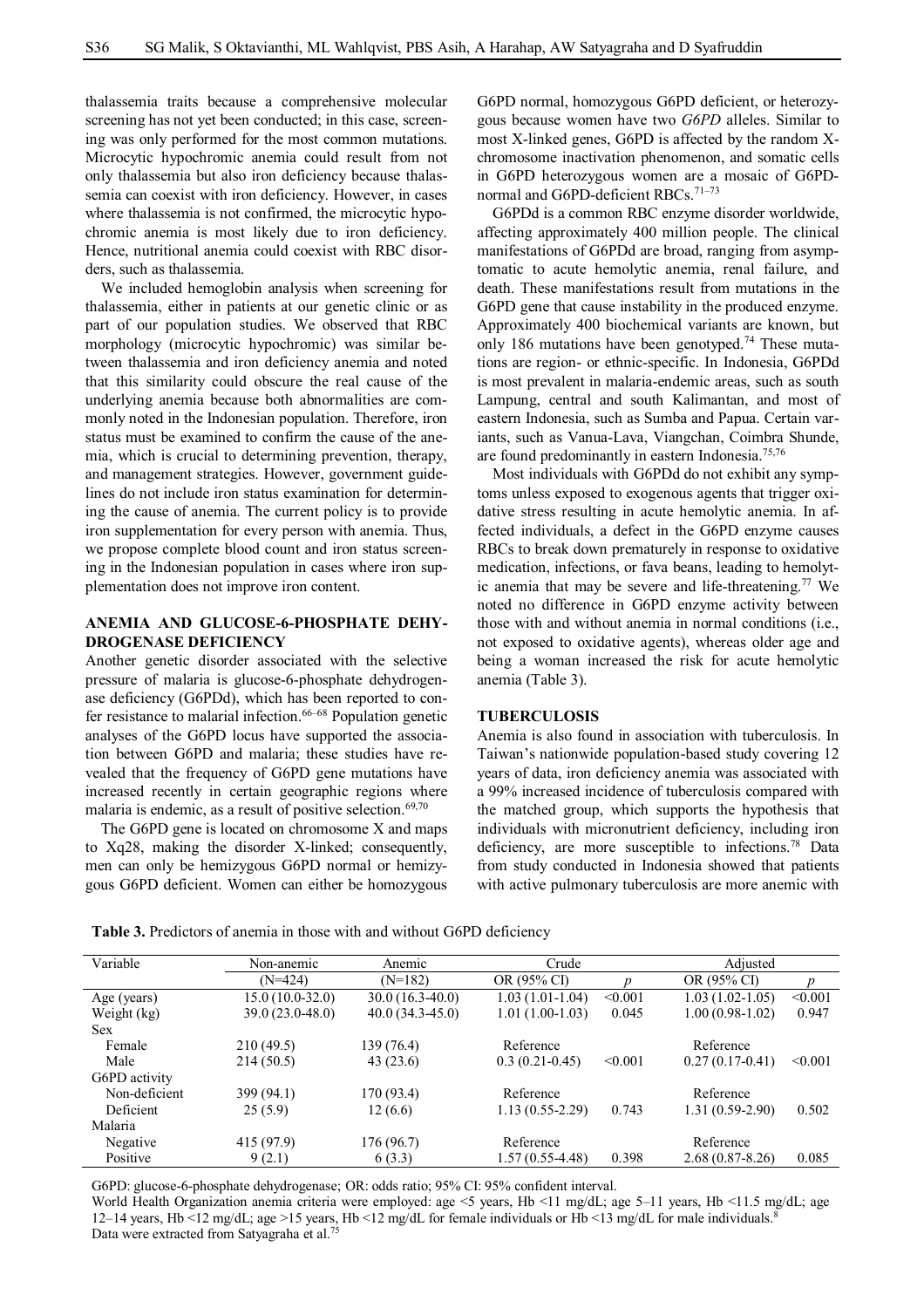

Figure 2. Countries that had at least 100 000 incident cases of TB in 2019. Source: Global Tuberculosis Report 2020.<sup>80</sup>

poor nutritional status as compared to healthy subjects.<sup>79</sup> Indonesia is ranked second (8.5%) as the biggest contributors to the global increase of newly diagnosed tuberculosis, after India (26%) (Figure 2).<sup>80</sup> Nevertheless, similar with malaria, iron supplementation may exacerbate tuberculosis, since the tuberculosis causative pathogen, *Mycobacterium tuberculosis*, requires iron for essential metabolic pathways. Therefore, in tuberculous areas, iron supplementation approaches to the problem should be avoided without co-management of tuberculosis and monitoring for iron biomarkers, since the management of dietary iron is most likely influential in supporting the outcome of this disease.<sup>81-86</sup>

# **CONCLUSION: THE ROLE OF MALARIA, THA-LASSEMIA, G6PD DEFICIENCY AND TUBERCU-LOSIS IN ANEMIA IN INDONESIA**

The prevalence of anemia is high in Indonesia.<sup>36</sup> The health authorities tend to highlight iron deficiency and/or malnutrition as the cause of anemia. Indonesia is an archipelago country with numerous islands, ethnic groups, cultures, languages, as well as tropical and genetic diseases including malaria, thalassemia, and G6PD deficiency. Multiple malaria infections can cause severe anemia in children or adults living in malaria-endemic areas. Genetic factors that have arisen from malaria pressure in these areas can also cause anemia. Thus, anemia does not occur solely due to malnutrition and iron deficiency but can be due to other internal or external factors, which may play a role in modulating the incidence of anemia in Indonesia. Whenever iron supplementation does not improve anemia status, particularly microcytic hypochromic anemia, practitioners should consider other causes. In our population studies, the prevalence of both thalassemia trait and iron deficiency was high, both of which contrib-

ute to the high prevalence of anemia. Therefore, in the management of anemia in the Indonesian population, conducting complete blood count screening, Hb analysis, and iron status examination is necessary, because anemia could be due to either chronic infection (e.g., malaria, tuberculosis) or genetic disorders (e.g., thalassemia and G6PDd). Anemia, particularly in children, may cause irreversible neurological damage that may affect the quality and global competitiveness of future human resources. Anemia in adults limit the quality of people's work and their productivity. Thus, to eliminate anemia in Indonesia, the authorities should employ a comprehensive and multidisciplinary approach in collaboration with research and government institutions. Anemia elimination in Indonesia requires a knowledge of local pathogens, as well as nutritional factors, especially since iron supplementation may otherwise worsen infectious disease such outcomes as in malaria and tuberculosis.

### **ACKNOWLEDGEMENTS**

The authors are grateful to the Scientific Members of the Indonesian Danone Institute Foundation for their input during the development of this review. We are grateful to Ms. Keisha M. Tuffahati for her assistance in editing the manuscript. This manuscript was edited by Wallace Academic Editing.

#### **AUTHOR DISCLOSURES**

The authors declare no conflict of interest.

### **REFERENCES**

- 1. Kassebaum NJ, GBD 2013 Anemia Collaborators. The global burden of anemia. Hematol Oncol Clin North Am. 2016;30:247-308. doi: 10.1016/j.hoc.2015.11.002.
- 2. Lukito W, Wahlqvist ML. Intersectoral and eco-nutritional approaches to resolve persistent anemia in Indonesia. Asia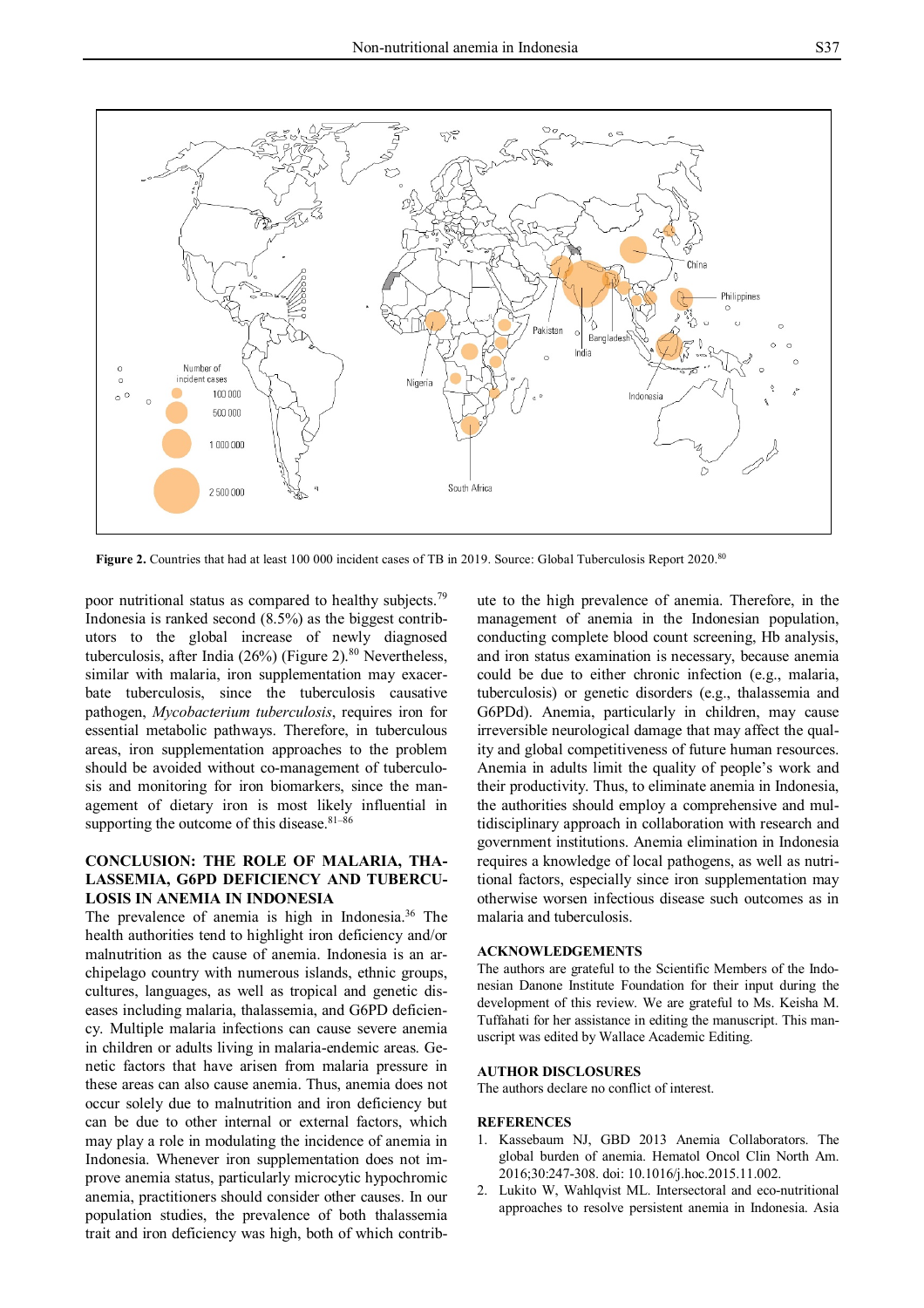Pac J Clin Nutr. 2020;29(Suppl 1):S1-S8. doi: 10.6133/ apjcn.202012\_29(S1).01.

- 3. Stevens GA, Finucane MM, De-Regil LM, Paciorek CJ, Flaxman SR, Branca F et al. Global, regional, and national trends in haemoglobin concentration and prevalence of total and severe anaemia in children and pregnant and nonpregnant women for 1995-2011: a systematic analysis of population-representative data. Lancet Glob Health. 2013;1: e16-25. doi: 10.1016/S2214-109X(13)70001-9.
- 4. Scott SP, Chen-Edinboro LP, Caulfield LE, Murray-Kolb LE. The impact of anemia on child mortality: an updated review. Nutrients. 2014;6:5915-32. doi: 10.3390/nu6125915.
- 5. Balarajan Y, Ramakrishnan U, Ozaltin E, Shankar AH, Subramanian SV. Anaemia in low-income and middleincome countries. Lancet Lond Engl. 2011;378:2123-35. doi: 10.1016/S0140-6736(10)62304-5.
- 6. Haider BA, Olofin I, Wang M, Spiegelman D, Ezzati M, Fawzi WW, et al. Anaemia, prenatal iron use, and risk of adverse pregnancy outcomes: systematic review and metaanalysis. BMJ. 2013;346:f3443. doi: 10.1136/bmj.f3443.
- 7. Krebs NF, Lozoff B, Georgieff MK. Neurodevelopment: The impact of nutrition and inflammation during infancy in low-resource settings. Pediatrics. 2017;139:S50-8. doi: 10. 1542/peds.2016-2828G.
- 8. World Health Organization. Haemoglobin concentrations for the diagnosis of anaemia and assessment of severity [Internet]. World Health Organization; 2011. [2020/10/04]; Available from: https://apps.who.int/iris/handle/10665/ 85839.
- 9. Chaparro CM, Suchdev PS. Anemia epidemiology, pathophysiology, and etiology in low- and middle-income countries. Ann N Y Acad Sci. 2019;1450:15-31. doi: 10. 1111/nyas.14092.
- 10. Haldar K, Mohandas N. Malaria, erythrocytic infection, and anemia. ASH Educ Program Book. 2009;2009:87-93. doi: 10.1182/asheducation-2009.1.87.
- 11. World Health Organization. World Malaria Report 2019. Geneva: World Health Organization; 2019.
- 12. White NJ. Plasmodium knowlesi: the fifth human malaria parasite. Clin Infect Dis Off Publ Infect Dis Soc Am. 2008; 46:172-3. doi: 10.1086/524889.
- 13. Snow RW, Guerra CA, Noor AM, Myint HY, Hay SI. The global distribution of clinical episodes of Plasmodium falciparum malaria. Nature. 2005;434:214-7. doi: 10.1038/ nature03342.
- 14. Kenangalem E, Karyana M, Burdarm L, Yeung S, Simpson JA, Tjitra E et al. Plasmodium vivax infection: a major determinant of severe anaemia in infancy. Malar J. 2016;15: 321. doi: 10.1186/s12936-016-1373-8.
- 15. Douglas NM, Lampah DA, Kenangalem E, Simpson JA, Poespoprodjo JR, Sugiarto P et al. Major burden of severe anemia from non-falciparum malaria species in Southern Papua: a hospital-based surveillance study. PLoS Med. 2013; 10:e1001575. doi: 10.1371/journal.pmed.1001575.
- 16. Tuteja R. Malaria − an overview. FEBS J. 2007;274:4670-9. doi: 10.1111/j.1742-4658.2007.05997.x.
- 17. Phillips RE, Pasvol G. Anaemia of Plasmodium falciparum malaria. Baillières Clin Haematol. 1992;5:315-30. doi: 10. 1016/S0950-3536(11)80022-3.
- 18. Looareesuwan S, Davis TM, Pukrittayakamee S, Supanaranond W, Desakorn V, Silamut K et al. Erythrocyte survival in severe falciparum malaria. Acta Trop. 1991;48: 263-70. doi: 10.1016/0001-706x(91)90014-b.
- 19. Collins WE, Jeffery GM, Roberts JM. A retrospective examination of anemia during infection of humans with Plasmodium vivax. Am J Trop Med Hyg. 2003;68:410-2. doi: 10.4269/ajtmh.2003.68.410.
- 20. Suwanarusk R, Cooke BM, Dondorp AM, Silamut K, Sattabongkot J, White NJ et al. The deformability of red blood cells parasitized by Plasmodium falciparum and P. vivax. J Infect Dis. 2004;189:190-4. doi: 10.1086/380468.
- 21. Dondorp AM, Pongponratn E, White NJ. Reduced microcirculatory flow in severe falciparum malaria: pathophysiology and electron-microscopic pathology. Acta Trop. 2004;89:309-17. doi: 10.1016/j.actatropica.2003.10. 004.
- 22. Safeukui I, Correas JM, Brousse V, Hirt D, Deplaine G, Mule S et al. Retention of Plasmodium falciparum ringinfected erythrocytes in the slow, open microcirculation of the human spleen. Blood. 2008;112:2520-8. doi: 10.1182/ blood-2008-03-146779.
- 23. Totino PRR, Magalhães AD, Silva LA, Banic DM, Daniel-Ribeiro CT, de Ferreira-da-Cruz M. Apoptosis of nonparasitized red blood cells in malaria: a putative mechanism involved in the pathogenesis of anaemia. Malar J. 2010;9: 350. doi: 10.1186/1475-2875-9-350.
- 24. Omodeo-Salè F, Motti A, Basilico N, Parapini S, Olliaro P, Taramelli D. Accelerated senescence of human erythrocytes cultured with Plasmodium falciparum. Blood. 2003;102: 705-11. doi: 10.1182/blood-2002-08-2437.
- 25. Awah NW, Troye-Blomberg M, Berzins K, Gysin J. Mechanisms of malarial anaemia: potential involvement of the Plasmodium falciparum low molecular weight rhoptryassociated proteins. Acta Trop. 2009;112:295-302. doi: 10. 1016/j.actatropica.2009.08.017.
- 26. Brattig NW, Kowalsky K, Liu X, Burchard GD, Kamena F, Seeberger PH. Plasmodium falciparum glycosylphosphatidylinositol toxin interacts with the membrane of non-parasitized red blood cells: a putative mechanism contributing to malaria anemia. Microbes Infect. 2008;10:885-91. doi: 10.1016/j.micinf.2008.05.002.
- 27. Oyong DA, Kenangalem E, Poespoprodjo JR, Beeson JG, Anstey NM, Price RN et al. Loss of complement regulatory proteins on uninfected erythrocytes in vivax and falciparum malaria anemia. JCI Insight. 2018;3:e124854. doi: 10. 1172/jci.insight.124854.
- 28. Pathak VA, Ghosh K. Erythropoiesis in malaria infections and factors modifying the erythropoietic response. Anemia. 2016;2016:9310905. doi: 10.1155/2016/9310905.
- 29. Calis JCJ, Phiri KS, Faragher EB, Brabin BJ, Bates I, Cuevas LE et al. Severe anemia in Malawian children. N Engl J Med. 2008;358:888-99. doi: 10.1056/NEJMoa07272 7.
- 30. Weatherall DJ. Genetic variation and susceptibility to infection: the red cell and malaria. Br J Haematol. 2008;141: 276-86. doi: 10.1111/j.1365-2141.2008.07085.x.
- 31. White NJ. Anaemia and malaria. Malar J. 2018;17:371. doi: 10.1186/s12936-018-2509-9.
- 32. Sumbele IUN, Sama SO, Kimbi HK, Taiwe GS. Malaria, moderate to severe anaemia, and malarial anaemia in children at presentation to hospital in the mount cameroon area: A cross-sectional study. Anemia. 2016;2016:1-12. doi: 10.1155/2016/5725634.
- 33. Lopez-Perez M, Álvarez Á, Gutierrez JB, Moreno A, Herrera S, Arévalo-Herrera M. Malaria-related anemia in patients from unstable transmission areas in Colombia. Am J Trop Med Hyg. 2015;92:294-301. doi: 10.4269/ajtmh.14- 0345.
- 34. Elyazar IR, Hay SI, Baird JK. Malaria distribution, prevalence, drug resistance and control in Indonesia. Adv Parasitol. 2011;74:41. doi: 10.1016/B978-0-12-385897-9. 00002-1.
- 35. Ministry of Health Republic of Indonesia. Current situation development of malaria control programs in Indonesia.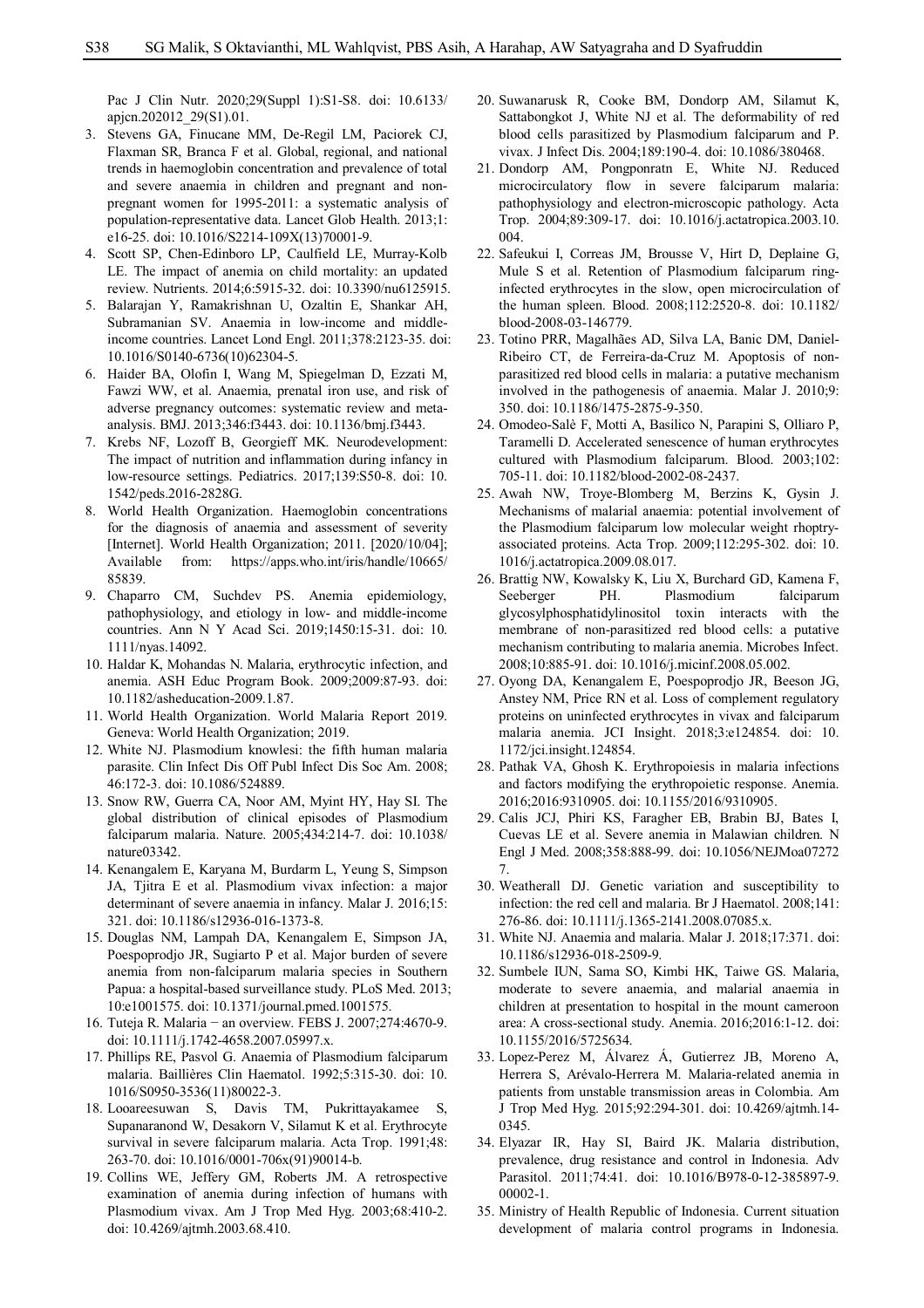Directorate General of Disease Control and Environmental Health; 2020. (In Indonesian)

- 36. National Institute of Health Research and Development, Indonesian Ministry of Health. Basic Health Research (Riskesdas) 2018. Jakarta: Ministry of Health Republic of Indonesia; 2018. (In Indonesian)
- 37. Dellicour S, Tatem AJ, Guerra CA, Snow RW, ter Kuile FO. Quantifying the number of pregnancies at risk of malaria in 2007: a demographic study. PLoS Med. 2010;7:e1000221. doi: 10.1371/journal.pmed.1000221.
- 38. Desai M, ter Kuile FO, Nosten F, McGready R, Asamoa K, Brabin B, et al. Epidemiology and burden of malaria in pregnancy. Lancet Infect Dis. 2007;7:93-104. doi: 10.1016/ S1473-3099(07)70021-X.
- 39. Rogerson SJ, Desai M, Mayor A, Sicuri E, Taylor SM, van Eijk AM. Burden, pathology, and costs of malaria in pregnancy: new developments for an old problem. Lancet Infect Dis. 2018;18:e107-18. doi: 10.1016/S1473-3099(18) 30066-5.
- 40. Pava Z, Burdam FH, Handayuni I, Trianty L, Utami RAS, Tirta YK et al. Submicroscopic and asymptomatic Plasmodium parasitaemia associated with significant risk of anaemia in Papua, Indonesia. PLoS One. 2016;11: e0165340. doi: 10.1371/journal.pone.0165340.
- 41. Cottrell G, Moussiliou A, Luty AJF, Cot M, Fievet N, Massougbodji A et al. Submicroscopic Plasmodium falciparum infections are associated with maternal anemia, premature births, and low birth weight. Clin Infect Dis. 2015;60:1481-8. doi: 10.1093/cid/civ122.
- 42. Ahmed R, Poespoprodjo JR, Syafruddin D, Khairallah C, Pace C, Lukito T et al. Efficacy and safety of intermittent preventive treatment and intermittent screening and treatment versus single screening and treatment with dihydroartemisinin-piperaquine for the control of malaria in pregnancy in Indonesia: a cluster-randomised, open-label, superiority trial. Lancet Infect Dis. 2019;19:973-87. doi: 10. 1016/S1473-3099(19)30156-2.
- 43. Syafruddin D, Krisin, Asih P, Sekartuti, Dewi RM, Coutrier F et al. Seasonal prevalence of malaria in West Sumba district, Indonesia. Malar J. 2009;8:8. doi: 10.1186/1475- 2875-8-8.
- 44. Asih PBS, Dewi RM, Tuti S, Sadikin M, Sumarto W, Sinaga B et al. Efficacy of artemisinin-based combination therapy for treatment of persons with uncomplicated Plasmodium falciparum malaria in West Sumba District, East Nusa Tenggara Province, Indonesia, and genotypic profiles of the parasite. Am J Trop Med Hyg. 2009;80:914-8. doi: 10.4269/ajtmh.2009.80.914.
- 45. Syafruddin D, Asih PBS, Coutrier FN, Trianty L, Noviyanti R, Luase Y et al. Malaria in Wanokaka and Loli subdistricts, West Sumba District, East Nusa Tenggara Province, Indonesia. Am J Trop Med Hyg. 2006;74:733-7.
- 46. Kimura M, Soemantri A, Ishida T. Malaria species and Southeast Asian ovalocytosis defined by a 27-bp deletion in the erythrocyte band 3 gene. Southeast Asian J Trop Med Public Health. 2002;33:4-6.
- 47. Gwamaka M, Kurtis JD, Sorensen BE, Holte S, Morrison R, Mutabingwa TK et al. Iron deficiency protects against severe Plasmodium falciparum malaria and death in young children. Clin Infect Dis. 2012;54:1137-44. doi: 10.1093/ cid/cis010.
- 48. Menendez C, Kahigwa E, Hirt R, Vounatsou P, Aponte JJ, Font F et al. Randomised placebo-controlled trial of iron supplementation and malaria chemoprophylaxis for prevention of severe anaemia and malaria in Tanzanian infants. Lancet. 1997;350(9081):844-50. doi: 10.1016/S01 40-6736(97)04229-3.
- 49. Sazawal S, Black RE, Ramsan M, Chwaya HM, Stoltzfus RJ, Dutta A et al. Effects of routine prophylactic supplementation with iron and folic acid on admission to hospital and mortality in preschool children in a high malaria transmission setting: community-based, randomised, placebo-controlled trial. Lancet. 2006;367(9505):133-43. doi: 10.1016/S0140-6736(06)67962-2.
- 50. Etheredge AJ, Premji Z, Gunaratna NS, Abioye AI, Aboud S, Duggan C et al. Iron supplementation in iron-replete and nonanemic pregnant women in Tanzania: A randomized clinical trial. JAMA Pediatr. 2015;169:947-55. doi: 10. 1001/jamapediatrics.2015.1480.
- 51. Kabyemela ER, Muehlenbachs A, Fried M, Kurtis JD, Mutabingwa TK, Duffy PE. Maternal peripheral blood level of IL-10 as a marker for inflammatory placental malaria. Malar J. 2008;7:26. doi: 10.1186/1475-2875-7-26.
- 52. Van Santen S, de Mast Q, Luty AJF, Wiegerinck ET, Van der Ven AJAM, Swinkels DW. Iron homeostasis in mother and child during placental malaria infection. Am J Trop Med Hyg. 2011;84:148-51. doi: 10.4269/ajtmh.2011.10- 0250.
- 53. Gies S, Roberts SA, Diallo S, Lompo OM, Tinto H, Brabin BJ. Risk of malaria in young children after periconceptional iron supplementation. Matern Child Nutr. 2020;2020: e13106. doi: 10.1111/mcn.13106.
- 54. Lederberg JJBS. Haldane (1949) on infectious disease and evolution. Genetics. 1999;153:1-3.
- 55. Weatherall DJ. Thalassaemia and malaria, revisited. Ann Trop Med Parasitol. 1997;91:885-90. doi: 10.1080/000349 83.1997.11813215.
- 56. Taher AT, Weatherall DJ, Cappellini MD. Thalassaemia. Lancet. 2018;391(10116):155-67. doi: 10.1016/S0140-673 6(17)31822-6.
- 57. Weatherall DJ, Clegg JB. Thalassemia--a global public health problem. Nat Med. 1996;2:847-9. doi: 10.1038/ nm0896-847.
- 58. Weatherall DJ. The thalassaemias. BMJ. 1997;314:1675-8. doi: 10.1136/bmj.314.7095.1675.
- 59. Cao A, Galanello R. Beta-thalassemia. Genet Med. 2010;12: 61-76. doi: 10.1097/GIM.0b013e3181cd68ed.
- 60. Harteveld CL, Higgs DR. Alpha-thalassaemia. Orphanet J Rare Dis. 2010;5:13. doi: 10.1186/1750-1172-5-13.
- 61. Piel FB, Weatherall DJ. The α-thalassemias. N Engl J Med. 2014;371:1908-16.
- 62. Galanello R, Origa R. Beta-thalassemia. Orphanet J Rare Dis. 2010;5:11. doi: 10.1186/1750-1172-5-11.
- 63. Setianingsih I, Harahap A, Nainggolan IM. Alpha thalassaemia in Indonesia: phenotypes and molecular defects. Adv Exp Med Biol. 2003;531:47-56. doi: 10. 1007/978-1-4615-0059-9\_4.
- 64. Gibbons R, Higgs DR, Olivieri NF, Wood WG. The α thalassaemias and their interactions with structural haemoglobin variants. In Weatherall DJ, Clegg JB, editors. London: Wiley; 2008. pp.484-525. doi: 10.1002/97804706 96705.ch11.
- 65. Giardine B, van Baal S, Kaimakis P, Riemer C, Miller W, Samara M et al. HbVar database of human hemoglobin variants and thalassemia mutations: 2007 update. Hum Mutat. 2007;28:206. doi: 10.1002/humu.9479.
- 66. Luzzatto L, Usanga FA, Reddy S. Glucose-6-phosphate dehydrogenase deficient red cells: resistance to infection by malarial parasites. Science. 1969;164:839-42. doi: 10.1182/ blood.2019000944.
- 67. Cappadoro M, Giribaldi G, O'Brien E, Turrini F, Mannu F, Ulliers D et al. Early phagocytosis of glucose-6-phosphate dehydrogenase (G6PD)-deficient erythrocytes parasitized by Plasmodium falciparum may explain malaria protection in